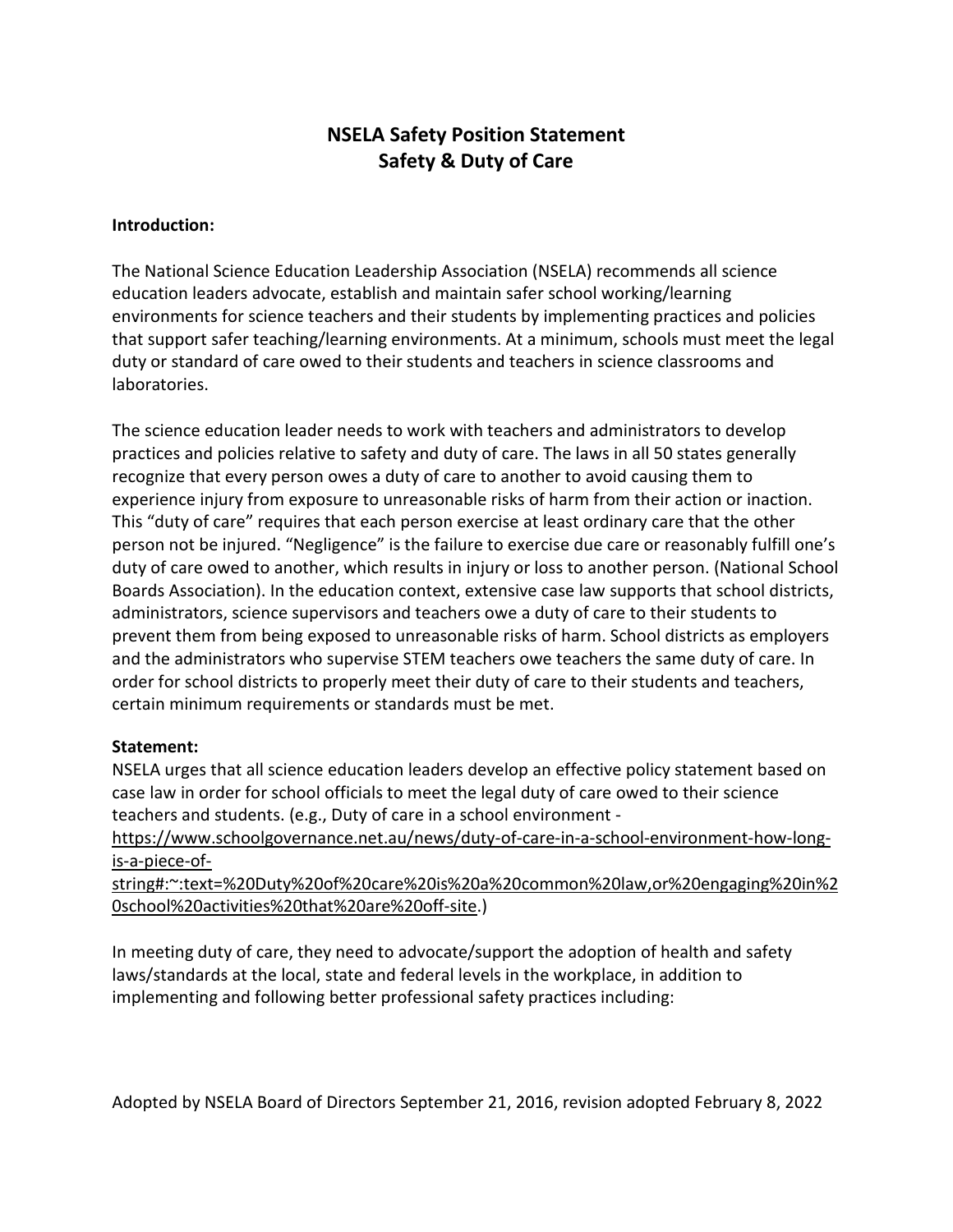## **1. Hire and Retain Qualified, Competent Staff and Properly Supervise:**

School administrators and supervisors have a duty to hire qualified, certified and competent employees to teach students. This means hiring teachers who are properly trained in the specialty they are to teach with sufficient knowledge to meet their duty of care. In addition, school districts must provide their teachers with continual and appropriate safety professional development, i.e., annual fire extinguisher training. School administrators and teachers must keep abreast of all changes to safety codes that may affect their classrooms/laboratories. These employees must also be appropriately supervised in the performance of their job requirements to ensure student safety is not jeopardized. If there are allegations of misconduct or failure to perform, these allegations must be addressed promptly and appropriate action taken.

All allegations, investigations, and actions must be recorded and filed. School Districts may be held liable for the negligent hiring or retention of employees who fail to meet the duty of care causing injury. Science leaders must develop safety protocols that ensure and advocate:

a. Appropriate access, use and maintenance of science/STEM classrooms and laboratories' safety engineering controls (e.g., eyewash, ventilation, fume hoods, etc.) appropriate for the class, activity and level;

b. School adoption of standard safety operating or administrative procedures for science/STEM classrooms and laboratories (appropriate use, storage and disposal of hazardous chemicals, biologicals, etc.). These procedures must be adopted and approved by the local Board of Education; Board of Education should minimally be noted as having read

c. Appropriate access, use and maintenance of safety personal protective equipment when dealing with biological, chemical and physical hazards (chemical splash goggles, safety glasses with side shields, non-latex gloves, etc.).

# **2. Provide Adequate Supervision of Students:**

The duty of care requires the adequate supervision of students and teachers at all times. This duty of supervision includes adequate supervision of students and teachers while engaged in science/STEM classes, labs, and field experiences. The level of supervision required varies relative to the risk of harm and the age of the student. Science leadership needs to help develop a policy which fosters the following components:

a. Duty to Warn – Science leaders must develop safety protocols which include advising students and teachers of the potential risks of harm to their safety prior to and during use of potentially hazardous equipment, materials, etc. For example, remind students scalpels are sharp and can cut skin before dissecting plant specimens.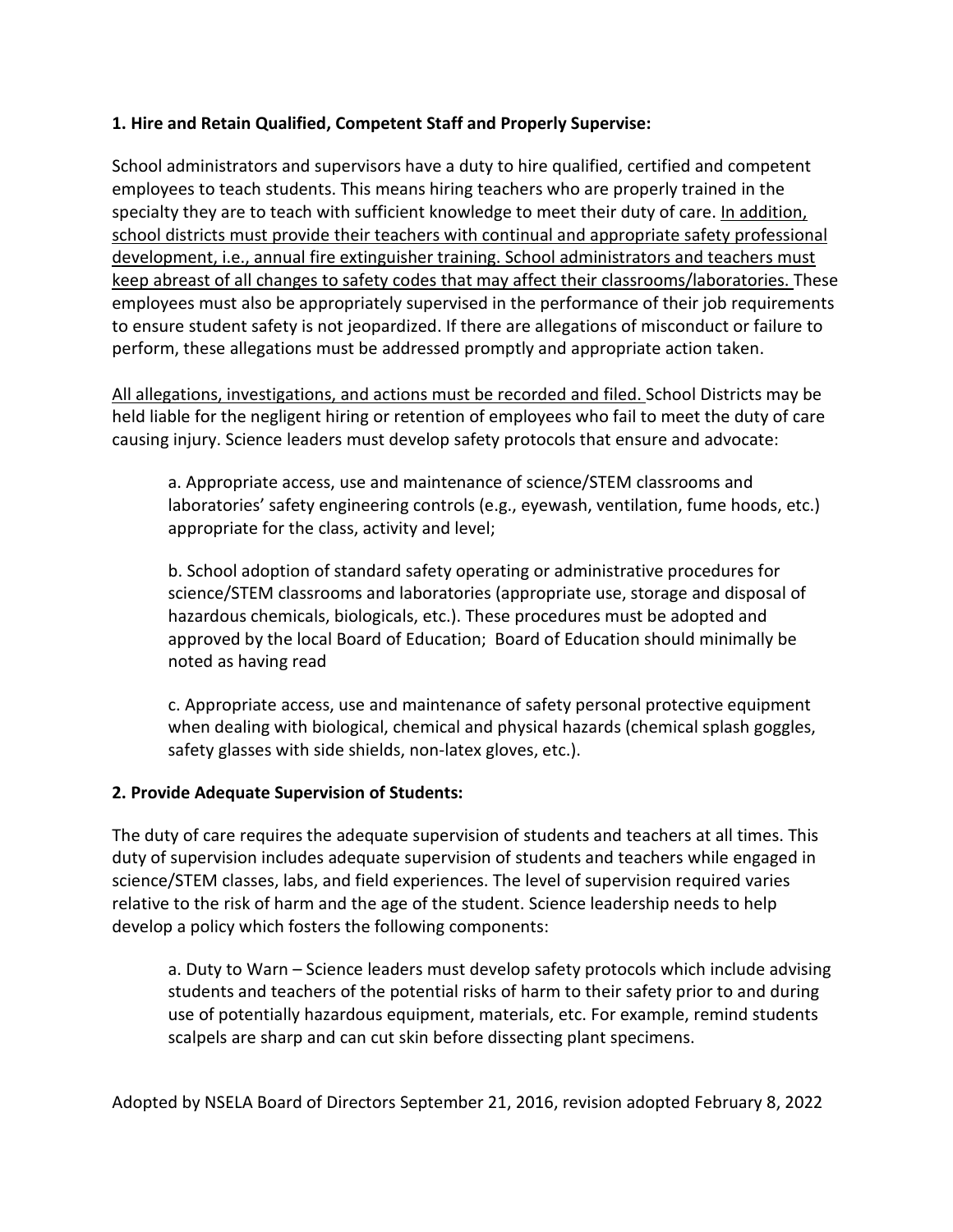b. Duty to Inspect for Safety Hazards – Science leaders must develop safety protocols applied before, during, and at the close of activities, actively monitor student behavior, equipment, etc. to help foster a safer working/learning environment and prevent harm to students and teachers.

c. Duty to Enforce Safety Rules – Science leaders must develop safety protocols which consistently enforce appropriate safety behavior and follow a well-defined progressive discipline policy for violations of established rules and procedures for students and teachers.

# **3. Provide Appropriate Instruction Commensurate with The Level of Risk and the Age of The Student:**

Science leaders must develop safety protocols which require instruction that keeps students and teachers out of harm's way during school related activities. In situations where there may be ongoing exposure to potential hazards (e.g., laboratories, field work sites, etc.), safety instruction must be required to be provided on a continual basis. Failure to warn of such hazards or providing a means of avoiding or reducing such hazards constitutes a breach of the duty of care owed to students and teachers.

## **Appropriate Safety Instruction includes:**

a. Duty to Notify of Safety Practices & Procedures – Science leaders must develop safety protocols involving the review of safety practices and procedures by students and teachers. These protocols must be reviewed and approved by the local Board of Education on an annual basis. In addition, students should be required to sign a safety acknowledgement form stating they will adhere to the safety practices established by the school and teacher. See NSTA's "Safety in the Science Classroom" at [http://www.nsta.org/pdfs/SafetyInTheScienceClassroom.p](http://www.nsta.org/pdfs/SafetyInTheScienceClassroom.)df for a sample form. In addition, a safety disclaimer form should also be used to help keep the teacher and school out of harm's way legally. See NSTA's "COVID-19 Pandemic Safer Science/STEM Online and Face-to-Face Learning Environments Instruction Disclaimer Statement" at [https://www.nsta.org/covid-19-pandemic-safer-science.](https://www.nsta.org/covid-19-pandemic-safer-science)

b. Finally,, teachers must be trained and required to do a safety hazard analysis, risk assessment and corrective safety actions before any lab or field work is initiated. All earned certifications must be kept on file.

c. Duty to Model Appropriate Safety Practices – Science leaders must develop safety protocols requiring teachers to always model appropriate safety techniques with students prior to having them work with equipment or carry out procedures.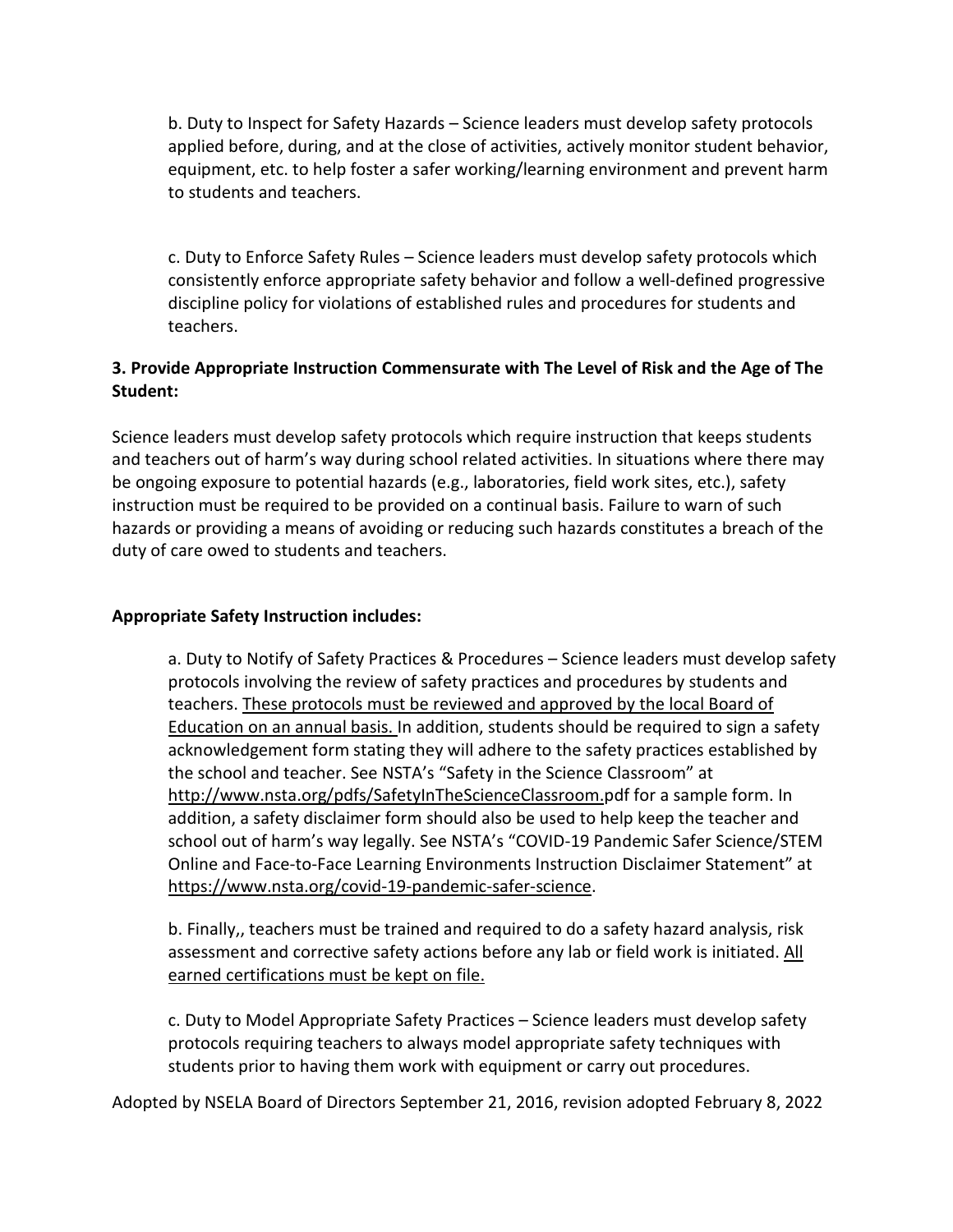## **4. Provide a Safer Learning Environment:**

Schools must provide classrooms/laboratories appropriate for the conduct of the foreseeable activities in that classroom/laboratory. Science leaders have a duty to make sure science activities are only be performed safely in that teaching/learning environment. Failure to take appropriate safety precautions or provide reasonable safety warnings relative to foreseeable injuries enhances school district, administration, science leadership and teacher liability.

# **A Safer Learning Environment includes:**

Duty of Maintenance - Science leaders must develop safety protocols that ensure science /STEM classroom and laboratory engineering controls and personal protective equipment are operational and meet the manufacturers' standards. Along with current safety recommendations. For example, if the ventilation cap on a chemical splash goggle was removed, take the goggle out of operation.

# **Conclusion:**

The NSELA encourages science leadership to be cognizant of the fact that the duty of care is a factual determination and liability for an injury resulting from a breach of the duty of care depends on individual circumstances surrounding the incident. Factors to be taken into consideration as to whether a school district, administration, science leadership or science/STEM teacher met their duty of care and therefore may not be liable for the injury resulting from an accident include but are not limited to: Student's age and level of maturation, type of risk, precautions taken to prevent injury, training, level of supervision, legal safety standards and professional standards in the respective industry.

# **References:**

A School Law Primer: Part II Negligence: Legal Pointers for Public Schools: National School Boards Association; [https://cdn-files.nsba.org/s3fs-public/reports/Negligence-Legal-Pointers](https://cdn-files.nsba.org/s3fs-public/reports/Negligence-Legal-Pointers-for-Public-Schools.pdf?DhsR)[for-Public-Schools.pdf?DhsR](https://cdn-files.nsba.org/s3fs-public/reports/Negligence-Legal-Pointers-for-Public-Schools.pdf?DhsR) NSTA Position Paper Liability of Science Educators for Laboratory Safety -

[https://static.nsta.org/pdfs/PositionStatement\\_Liability.pdf](https://static.nsta.org/pdfs/PositionStatement_Liability.pdf)

Roy, K. (2010). Failure of "Duty to warn". The Science Teacher, 77(4), p. 10-11. Roy, K. (2008). Safety and liability. Science Scope, 32(2), p. 12-14. Ryan, K. (2001). Science classroom safety and the law: A handbook for teachers. Batavia, IL: Flinn Scientific, Inc.